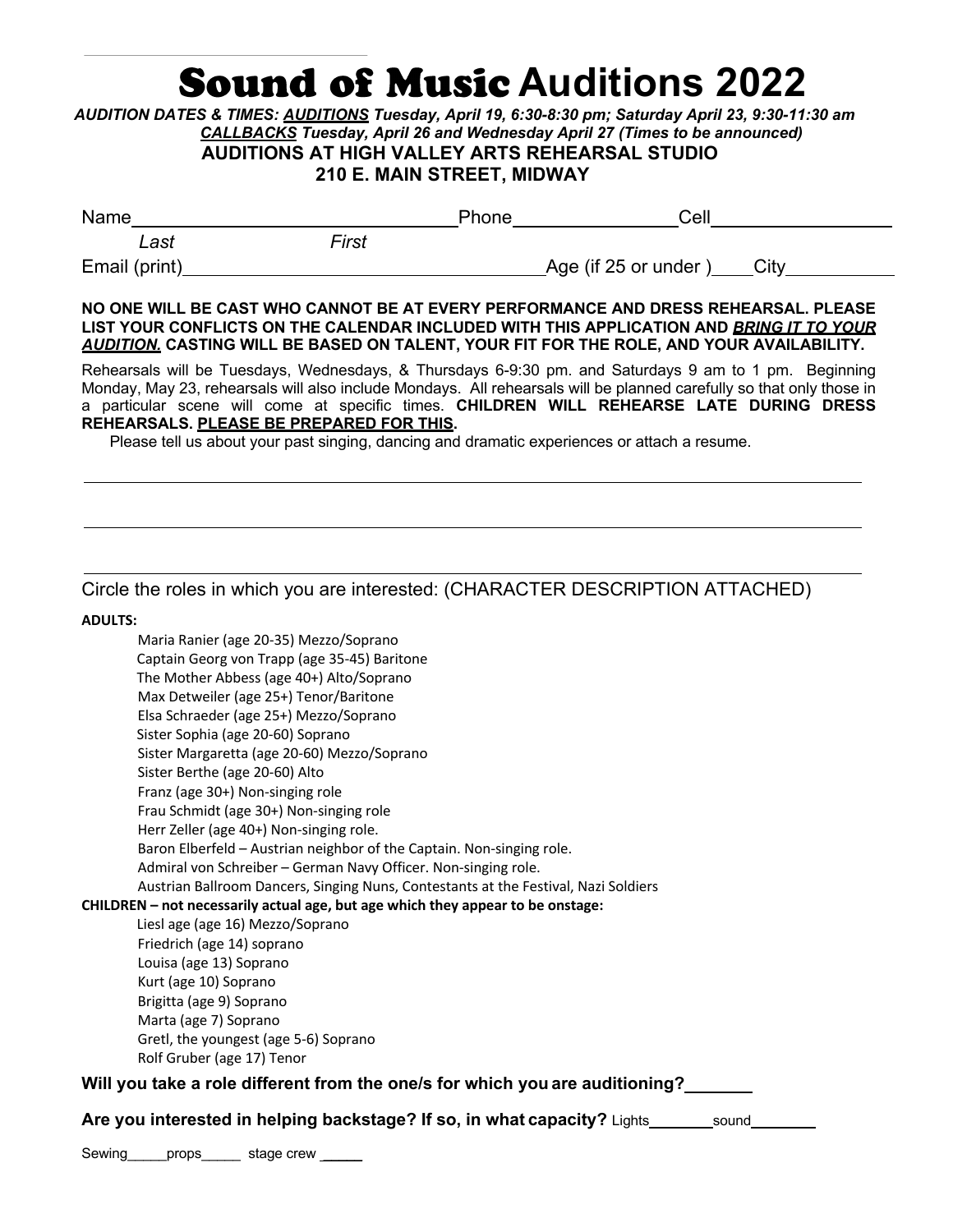| Please indicate ALL conflicts on this calendar. Attendance is expected at all<br>promote a climate of respect for all members of the production as well as<br>rehearsals not marked as conflicting. Adherence to this calendar will<br>ensure that each rehearsal is successful and productive.<br>Calendar<br>High Valley Arts | June | S<br>Щ<br>Тh<br>Μ<br>М<br>$\sigma$ | REHEARSAL<br>$9-1$ pm<br>ω<br>REHEARSAL<br>6-9:30 pm<br>$\sim$<br>REHEARSAL<br>6-9:30 pm<br>S<br>$\frac{9}{16}$<br>F<br>$\frac{1}{1}$<br>╘<br>$\overline{14}$<br>$\geq$<br>$\frac{2}{1}$ | REHEARSAL<br>$9-1$ pm<br>$\overline{1}$<br>$\frac{1}{1}$<br>REHEARSAL<br>6-9:30 pm<br>c<br>REHEARSAL<br>6-9:30 pm<br>$\infty$<br>REHEARSAL<br>6-9:30 pm<br>REHEARSAL<br>5-9:30 pm<br>LN. | <b>AUDITIONS</b><br>$\overline{23}$<br>$\overline{2}$<br>$\overline{21}$<br>20 | REHEARSAL<br>$9-1$ pm<br>$\frac{8}{10}$<br>$\overline{17}$<br>REHEARSAL<br>6-9:30 pm<br>$\frac{16}{1}$<br>REHEARSAL<br>6-9:30 pm<br>15<br>REHEARSAL<br>5-9:30 pm<br>$\overline{4}$<br>REHEARSAL<br>6-9:30 pm<br>$\frac{3}{2}$<br>51<br>9:30-11:30<br>ξ | $\frac{30}{2}$<br>29<br>$\overline{28}$<br>27<br>CALLBACKS | REHEARSAL<br>6-10 pm<br>$\overline{25}$<br>$^{24}$<br>REHEARSAL<br>6-9:30 pm<br>23<br>REHEARSAL<br>6-9:30 pm<br>$\overline{22}$<br>REHEARSAL<br>5-9:30 pm<br>$\overline{21}$<br>REHEARSAL<br>6-9:30 pm<br>$\overline{20}$<br>$\overline{a}$<br>REHEARSAL<br>$9-1$ pm<br>6:30 | DRESS<br>$\frac{30}{ }$<br>DRESS<br>$\overline{29}$<br>DRESS<br>28<br>DRESS<br>27<br>26 | REHEARSAL<br>6-10 pm<br>REHEARSAL<br>6-10 pm<br>REHEARSAL<br>6-10 pm<br>REHEARSAL<br>6-10 pm<br>S<br>Щ<br>부<br>М | VIN<br>REHEARSAL<br>$9-1$ pm<br>$\overline{ }$<br>6<br>REHEARSAL<br>6-9:30 pm<br>5<br>REHEARSAL<br>6-9:30 pm<br>4 | $\mathsf{S}$<br>$\mathbf{H}$<br>Ŧh<br>$\boldsymbol{\mathsf{N}}$<br>Σ<br>S<br>Kids 4-5:30 | PERFORM.<br>$\sim$<br>PERFORM.<br>REHEARSAL<br>$9-1$ pm<br>$\overline{14}$<br>$\mathfrak{a}$<br>REHEARSAL<br>$614 - 5:30$<br>6-9:30 pm<br>$\overline{c}$<br>REHEARSAL<br>6-9:30 pm<br>$\frac{1}{11}$ | PERFORM.<br>c<br>PERFORM.<br>8<br>PERFORM.<br>PERFORM.<br>6<br>ω<br>REHEARSAL<br>$9-1$ pm<br>$\overline{21}$<br>$20\,$<br>REHEARSAL<br>6-9:30 pm<br>g<br>REHEARSAL<br>6-9:30 pm<br>$\frac{8}{18}$ | $\frac{91}{2}$<br>$\frac{15}{1}$<br>$\overline{14}$<br>$\frac{3}{1}$<br>$\overline{12}$<br>급<br>$\overline{a}$ | PERFORM.<br>PERFORM.<br>PERFORM.<br>PERFORM.<br><b>PERFORM.</b><br>REHEARSAL<br>$9-1$ pm<br>$\frac{8}{2}$<br>$\ddot{\sim}$<br>REHEARSAL<br>6-9:30 pm<br>26<br>REHEARSAL<br>6-9:30 pm<br>25 | 23<br>22<br>$\overline{21}$<br>20<br>$\overline{c}$<br>$\frac{8}{1}$<br>$\overline{17}$ |
|---------------------------------------------------------------------------------------------------------------------------------------------------------------------------------------------------------------------------------------------------------------------------------------------------------------------------------|------|------------------------------------|------------------------------------------------------------------------------------------------------------------------------------------------------------------------------------------|------------------------------------------------------------------------------------------------------------------------------------------------------------------------------------------|--------------------------------------------------------------------------------|--------------------------------------------------------------------------------------------------------------------------------------------------------------------------------------------------------------------------------------------------------|------------------------------------------------------------|------------------------------------------------------------------------------------------------------------------------------------------------------------------------------------------------------------------------------------------------------------------------------|-----------------------------------------------------------------------------------------|------------------------------------------------------------------------------------------------------------------|-------------------------------------------------------------------------------------------------------------------|------------------------------------------------------------------------------------------|------------------------------------------------------------------------------------------------------------------------------------------------------------------------------------------------------|---------------------------------------------------------------------------------------------------------------------------------------------------------------------------------------------------|----------------------------------------------------------------------------------------------------------------|--------------------------------------------------------------------------------------------------------------------------------------------------------------------------------------------|-----------------------------------------------------------------------------------------|
|                                                                                                                                                                                                                                                                                                                                 |      |                                    |                                                                                                                                                                                          |                                                                                                                                                                                          |                                                                                |                                                                                                                                                                                                                                                        |                                                            |                                                                                                                                                                                                                                                                              |                                                                                         |                                                                                                                  |                                                                                                                   |                                                                                          |                                                                                                                                                                                                      |                                                                                                                                                                                                   |                                                                                                                |                                                                                                                                                                                            |                                                                                         |
| "Sound of Music" Conflict                                                                                                                                                                                                                                                                                                       |      | April                              | $\overline{1}$<br>Σ<br>11                                                                                                                                                                |                                                                                                                                                                                          | <b>AUDITIONS</b><br>$\overline{a}$<br>$\frac{8}{10}$                           | 5:30-8:30 pm                                                                                                                                                                                                                                           | 26<br>25                                                   | CALLBACKS<br>6:30 pm                                                                                                                                                                                                                                                         | <b>VeW</b>                                                                              | Μ                                                                                                                | REHEARSAL<br>6-9:30 pm<br>$\sim$                                                                                  | $G = 4 - 5:30$                                                                           | REHEARSAL<br>$614 - 5:30$<br>5-9:30 pm<br>$\frac{1}{2}$<br>Φ                                                                                                                                         | REHEARSAL<br>$\zeta$ ids 4-5:30<br>5-9:30 pm<br>$\overline{1}$<br>$\frac{9}{1}$                                                                                                                   |                                                                                                                | REHEARSAL<br>5-9:30 pm<br>24<br>REHEARSAL<br>6-9:30 pm<br>23                                                                                                                               | REHEARSAL<br>$\overline{31}$<br>MEMORIAL<br>DAY<br>$\frac{30}{2}$                       |
|                                                                                                                                                                                                                                                                                                                                 |      |                                    | $\Omega$<br>S                                                                                                                                                                            |                                                                                                                                                                                          | $\overline{1}$                                                                 |                                                                                                                                                                                                                                                        | 24                                                         |                                                                                                                                                                                                                                                                              |                                                                                         | S                                                                                                                |                                                                                                                   |                                                                                          |                                                                                                                                                                                                      | 15                                                                                                                                                                                                |                                                                                                                | 22                                                                                                                                                                                         | 29                                                                                      |

 $\mathbf{I}$